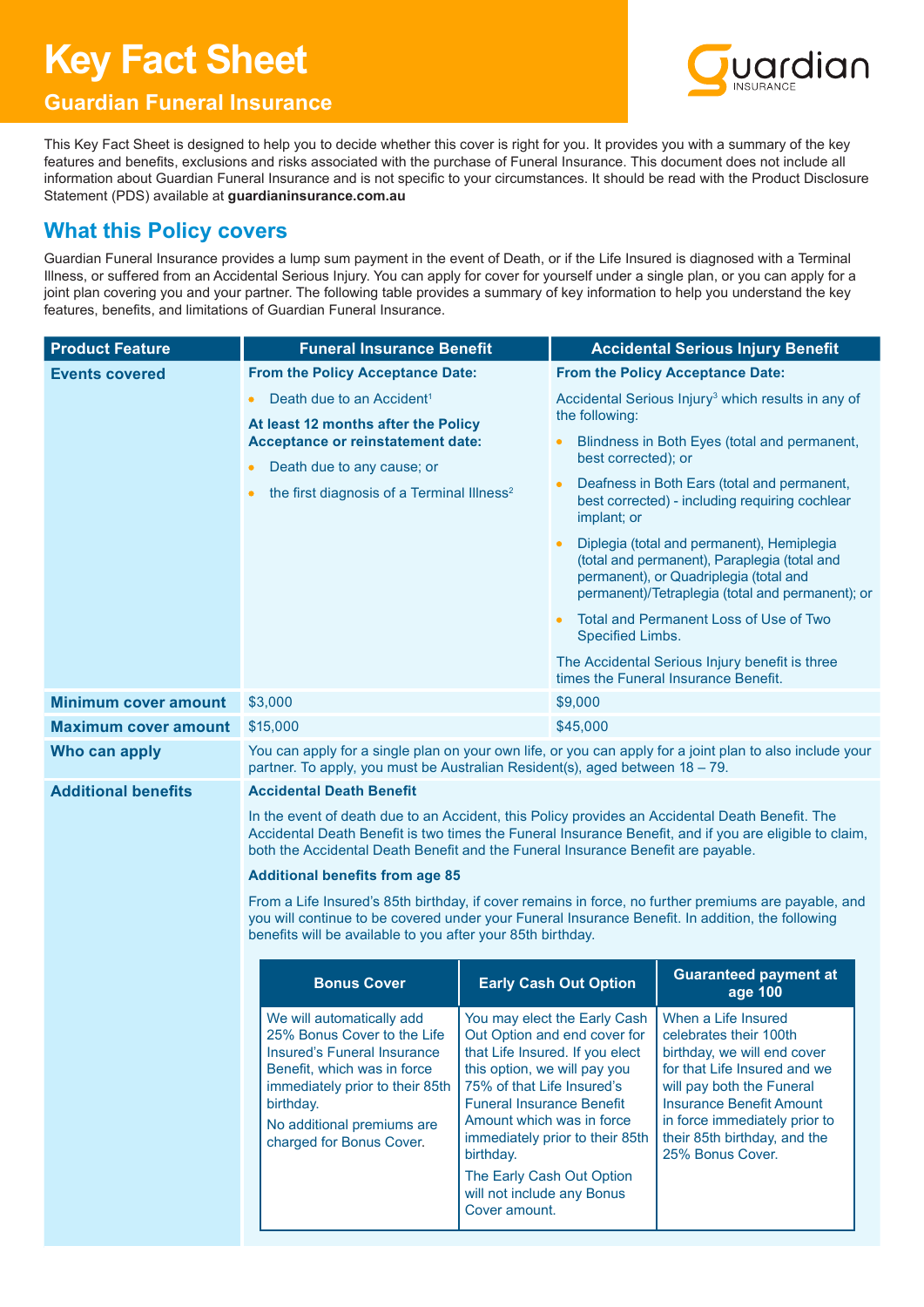| When cover ends        | <b>Funeral Insurance Benefit</b>                                                                                                                                                                                                          |
|------------------------|-------------------------------------------------------------------------------------------------------------------------------------------------------------------------------------------------------------------------------------------|
|                        | The Funeral Insurance Benefit for a Life Insured ends on the earliest of any of the following events:                                                                                                                                     |
|                        | the date of the payment of the Funeral Insurance Benefit for that Life Insured; or<br>$\bullet$                                                                                                                                           |
|                        | the date you elect to take up the Early Cash Out Option for that Life Insured; or<br>$\bullet$                                                                                                                                            |
|                        | the Life Insured's 100th birthday; or                                                                                                                                                                                                     |
|                        | if you cancel the Policy; or<br>$\bullet$                                                                                                                                                                                                 |
|                        | if we cancel the Policy.<br>$\bullet$                                                                                                                                                                                                     |
|                        | <b>Accidental Serious Injury Benefit</b>                                                                                                                                                                                                  |
|                        | The Accidental Serious Injury Benefit for a Life Insured ends on the earliest of any of the following<br>events:                                                                                                                          |
|                        | the date your Funeral Insurance Benefit ends; or                                                                                                                                                                                          |
|                        | the date of payment of an Accidental Serious Injury Benefit Amount for the Life Insured; or<br>$\bullet$                                                                                                                                  |
|                        | the Policy Anniversary following the Life Insured's 75th birthday.                                                                                                                                                                        |
| <b>Premiums</b>        | Your premiums will not increase, unless:                                                                                                                                                                                                  |
|                        | you apply to change your cover; or                                                                                                                                                                                                        |
|                        | we change the premium rates for your Policy. This would only occur if the change to the<br>premium rate applies to all policyholders under Guardian Funeral Insurance.                                                                    |
|                        | A 30-day cooling off period                                                                                                                                                                                                               |
|                        | The Policy can be cancelled for a full refund anytime within 30 days of the Policy Commencement<br>Date provided no claim has been made.                                                                                                  |
|                        | If you choose to end your Policy after this period, you will not be entitled to any refund of premiums<br>unless you have paid an annual premium, in which case we will refund (on a pro rata basis) the<br>proportion of unused premium. |
| <b>Payment options</b> | Fortnightly, monthly, or annually.                                                                                                                                                                                                        |

<sup>1</sup>Where death occurs as a direct result of an Accident that occurs whilst the Life Insured is covered under the Policy and within 90 days of that Accident. <sup>2</sup> Terminal Illness means the diagnosis, by a Medical Practitioner approved by us, of a Terminal Illness where life expectancy, after taking into account all reasonably available

treatment, is 12 months or less.

<sup>3</sup> Each of the Accidental Serious Injury conditions is defined within the glossary of the PDS and is subject to the exclusions outlined in the PDS. The Accident which caused the serious injury must occur whilst the Life Insured is covered under the Policy. The diagnosis of an Accidental Serious Injury must be confirmed by a Medical Practitioner, and the injury must<br>have occurred within 12 months of the Ac

#### **Other features**

By purchasing this Policy, you will also receive the following features with Guardian Funeral Insurance:

- **Worldwide cover** So long as the Policy is in force, the Life Insured will be protected 24 hours a day, 7 days a week, anywhere in the world.
- **Guaranteed renewal** We guarantee to renew your cover until the Life Insured celebrates their 100th birthday so long as  $\bullet$ premiums are paid up to date, and the Policy remains in force.

#### **Exclusions and limitations on your insurance Policy**

The insurance Policy is subject to exclusions and limitations as explained in the PDS. It is important that you read the PDS to understand these exclusions. The following table provides a summary of when we will not pay a claim:

| <b>Benefit</b>                 | <b>Funeral Insurance Benefit</b>                                                        | <b>Accidental Serious Injury Benefit</b>                                                                                                                                                           |
|--------------------------------|-----------------------------------------------------------------------------------------|----------------------------------------------------------------------------------------------------------------------------------------------------------------------------------------------------|
| <b>When we</b><br>will not pay | We will not pay a Funeral Insurance<br>Benefit if:                                      | We will not pay an Accidental Serious Injury Benefit if the Life Insured suffers<br>an Accidental Serious Injury (as defined) as a direct result of:                                               |
|                                | the Life Insured dies, other than                                                       | an intentional self-inflicted bodily injury, suicide or attempted suicide; or                                                                                                                      |
|                                | due to an Accident, or is first<br>diagnosed with a Terminal                            | engaging in any criminal activities or illegal acts; or<br>ó                                                                                                                                       |
|                                | Illness, within 12 months of the<br>Policy Acceptance Date or<br>reinstatement date; or | the consumption of drugs (unless it was while following the direction of a<br>Medical Practitioner and not in connection with treatment for substance<br>abuse, drug addiction, or dependence); or |
|                                | the Life Insured dies or is<br>$\bullet$<br>diagnosed with a Terminal                   | the consumption of intoxicating liquor (including having a blood alcohol<br>content over the prescribed legal limit whilst driving); or                                                            |
|                                | Illness as a result of an<br>intentional self-inflicted injury<br>within 12 months of:  | engaging in any professional sport (meaning the Life Insured's livelihood<br>is substantially dependent on income received as a result of playing<br>sport); or                                    |
|                                | • the Policy Acceptance Date; or                                                        | engaging in any motorsports as a rider, driver and/or passenger; or                                                                                                                                |
|                                | • the date on which the Policy<br>has been reinstated after it<br>lapses.               | being a pilot or crew member of any aircraft, or engaging in any aerial<br>activity except as a passenger in an aircraft operated by a licensed<br>commercial airline; or                          |
|                                |                                                                                         | war (whether declared or not) or war-like activity, or taking part in a riot or<br>civil commotion.                                                                                                |